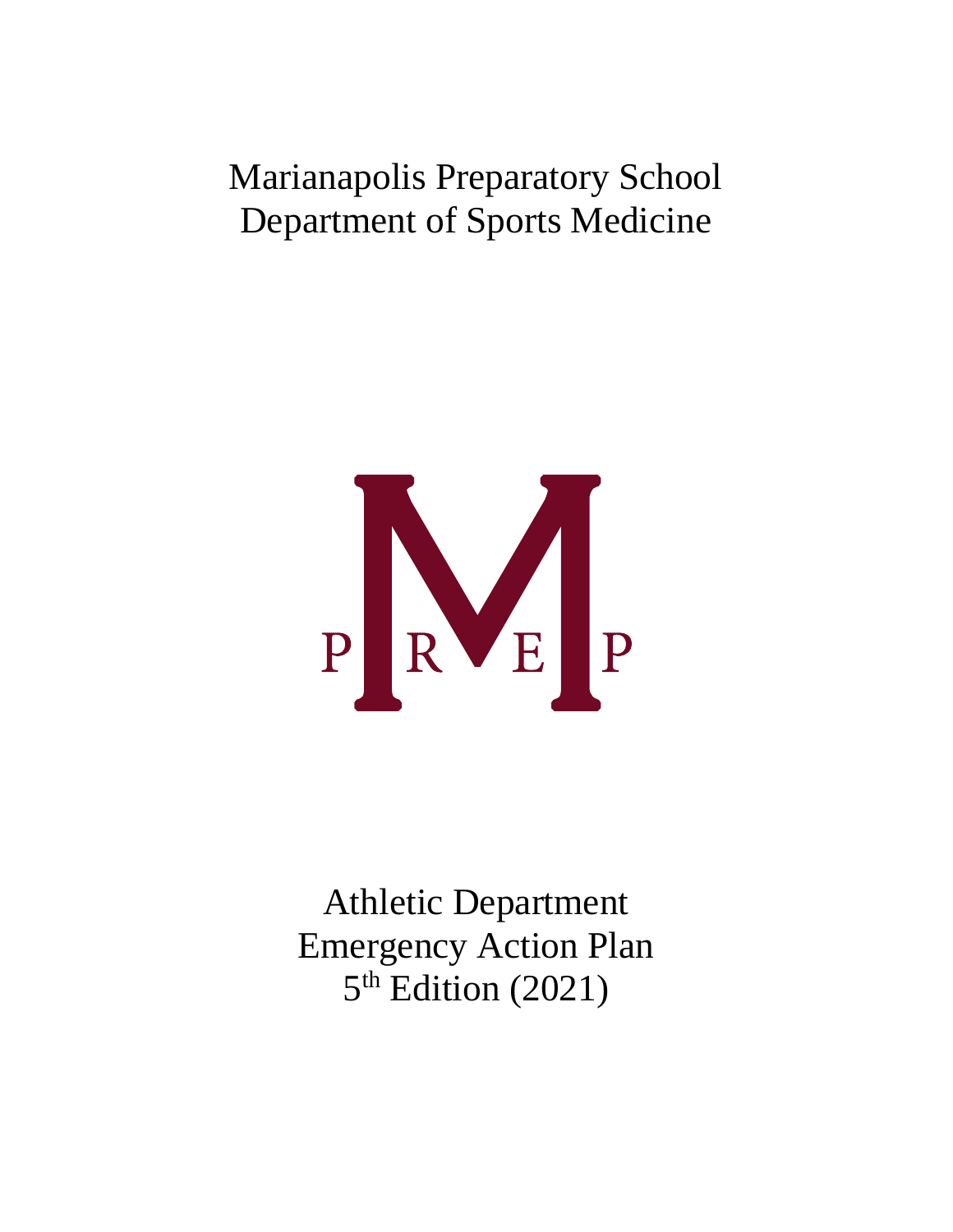| Table of Contents                                                                | $\overline{2}$ |
|----------------------------------------------------------------------------------|----------------|
| Introduction                                                                     | 3              |
| <b>Emergency Personnel and Duties</b>                                            | 3              |
| <b>Emergency Communications</b>                                                  | 5              |
| Venue Specific Protocols                                                         | 6              |
| On Campus/Ambulance Route                                                        | 9              |
| Conclusion                                                                       | 10             |
| <b>Appendix 1- Situational Protocols</b><br>Concussion<br><b>Heat Guidelines</b> | 11             |
| Appendix 2 – Environmental policies<br>Lightning                                 | 14             |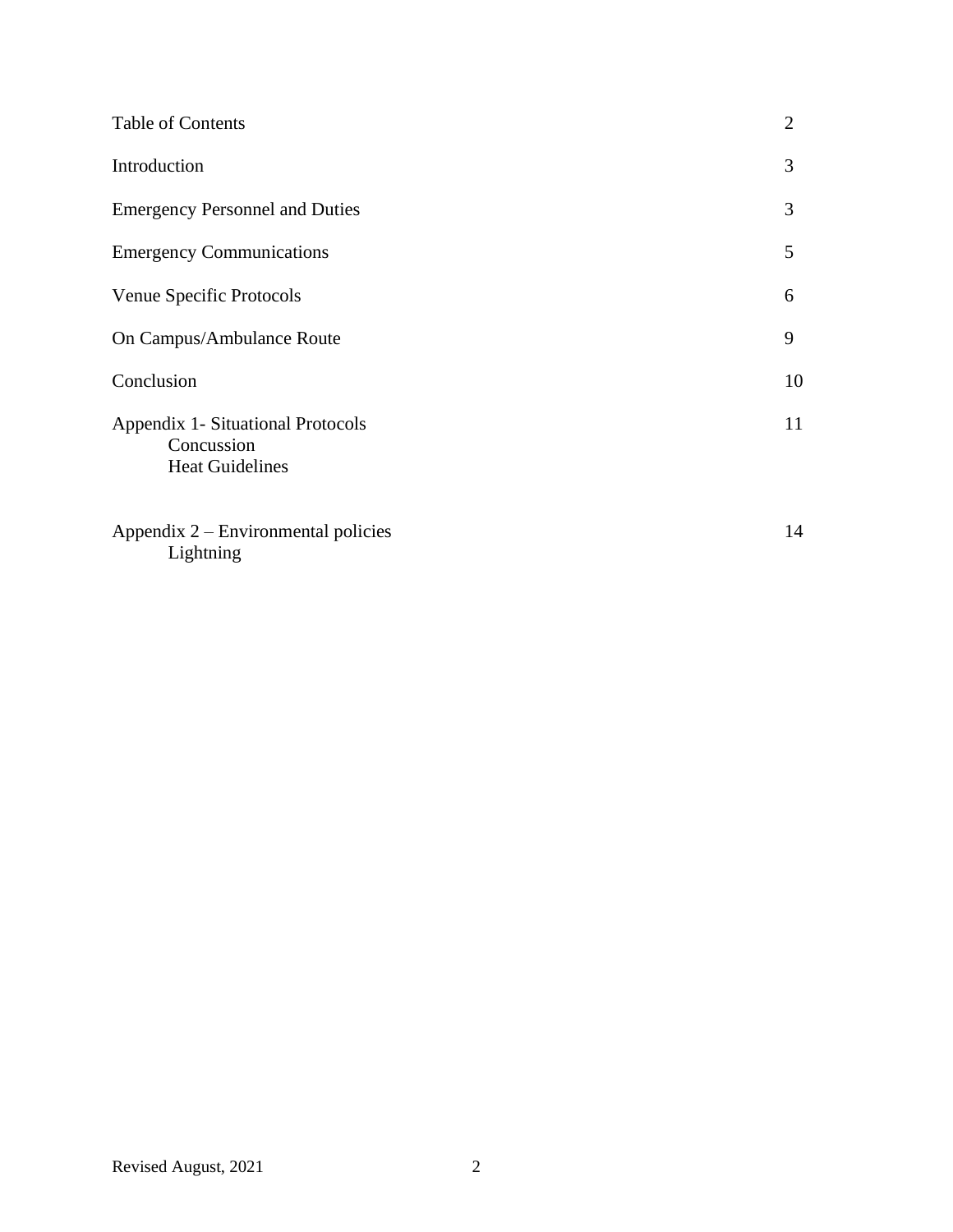# Introduction

An emergency action plan is a document that is to be used to ensure injured persons receive the appropriate medical treatment in a timely manner. It should be used as a guide when an emergency occurs while understanding that each situation is unique with its own constraints; this is not an all hazards document. This plan needs to be reviewed on an annual basis with involved members to ensure fluid and functional process.

# Emergency Personnel and Duties

Below are the general guidelines for individuals who could be involved when an injury occurs in athletics. There are two main types of injuries that occur during athletic events: injuries that do not need immediate transportation to a medical facility, and injuries that need immediate transport to medical facilities.

# **First Responder**

The first responder in an emergency situation, during an athletic practice or competition, is typically a member of the school staff, such as a coach, administrator, or athletic training room manager who identifies that there is an injury. All first responders will be certified in cardiopulmonary resuscitation (CPR), automated external defibrillator (AED), first aid, and prevention of disease transmission.

## **Injuries that do not need immediate transport:**

- 1. Establish scene safety and perform first aid if trained.
- 2. Contact the Head Athletic Trainer or his designee: 508-685-6459
- 3. Await further instructions.

# **Injuries in need of immediate transport:**

- 1. Establish scene safety and perform first aid as trained.
- 2. Activation of Emergency Medical Services:
	- A) Contact the Head Athletic Trainer or his designee: 508-685-6459. B) Call 911.
- 3. Equipment retrieval: This may be done by anyone with knowledge of equipment location.
- 4. Direction of EMS to the scene: At least one individual should be sent to the campus entrances to ensure accurate identification of the injured individual.
- 5. Contact the Administrator on Duty: 860-208-3777
- 6. The first responders support may come from athletic trainers, physicians, emergency medical technicians, athletic training room managers, coaches, managers, AOD, and possibly bystanders. Roles of these individuals will vary depending on different factors such as team size, athletic venue, and preference of the head athletic trainer, etc.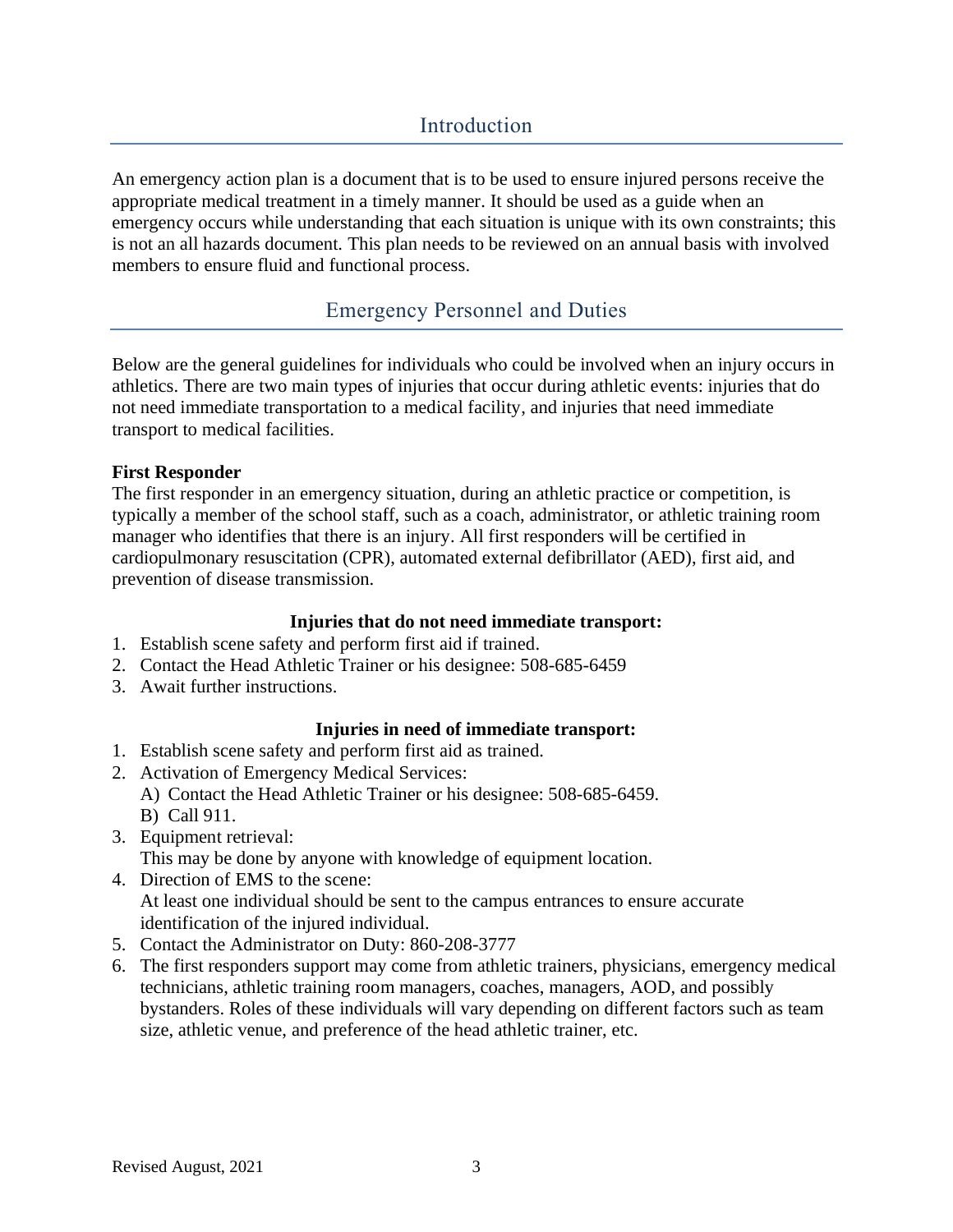## **Administrator on Duty (AOD)**

The primary role of the administrator on duty during an athletic injury is to organize information for the emergency responders and the injured athlete. All AOD's will be certified in cardiopulmonary resuscitation (CPR), automated external defibrillator (AED), first aid, and prevention of disease transmission. There are two main types of injuries that occur during athletic events: injuries that need immediate transport to medical facilities and injuries that do not need immediate transport.

## **Injuries that do not need immediate transport:**

Any injury of a boarding student or unattended minor that needs non emergent medical treatment (transportation to the Emergency Department not by ambulance), will be communicated to the AOD. The AOD will arrange for transportation of the athlete and their medical information to the nearest medical facility. Not all injuries that occur in the athletic setting need to be communicated with the AOD; the Head Athletic Trainer will make the determination to activate the AOD or not.

#### **Injuries in need of immediate transport:**

- 1. Upon receiving communication that an injury has occurred, the AOD should move to (or direct someone to) the entrance of the school to guide the ambulance to where the injured athlete is.
- 2. Documents from the Health Office pertaining to the injured athlete should be obtained.
- 3. Organization of a supervising adult to travel with the athlete to the hospital should be arranged.
- 4. Communication with the guardian of the individual as applicable.

# **Athletic Trainer**

The athletic trainer is defined as anyone working in the roll of athletic trainer or medical staff during an athletic event or practice. They will be certified in cardiopulmonary resuscitation (CPR), automated external defibrillator (AED), first aid, and prevention of disease transmission.

# **Injuries that do not need immediate transport:**

- 1. Establish scene safety and perform first aid as trained.
- 2. Determine feasibility of return to play following best practices standards.
- 3. Inform the supervising adult (coach and/or parent) of the condition of the athlete.

# **Injuries in need of immediate transport:**

- 1. Establish scene safety and perform first aid as trained.
- 2. Call for emergency assistance:
- a. Call 911.
	- b. Contact the AOD.
- 3. Retrieve medical equipment appropriate for the situation.
- 4. Stabilize the athlete until additional medical support arrives.

#### **EMS/Paramedics**

EMS/Paramedics are defined as any non-Marianapolis medical professional who is responding to an emergency call dispatched due to a 911 call.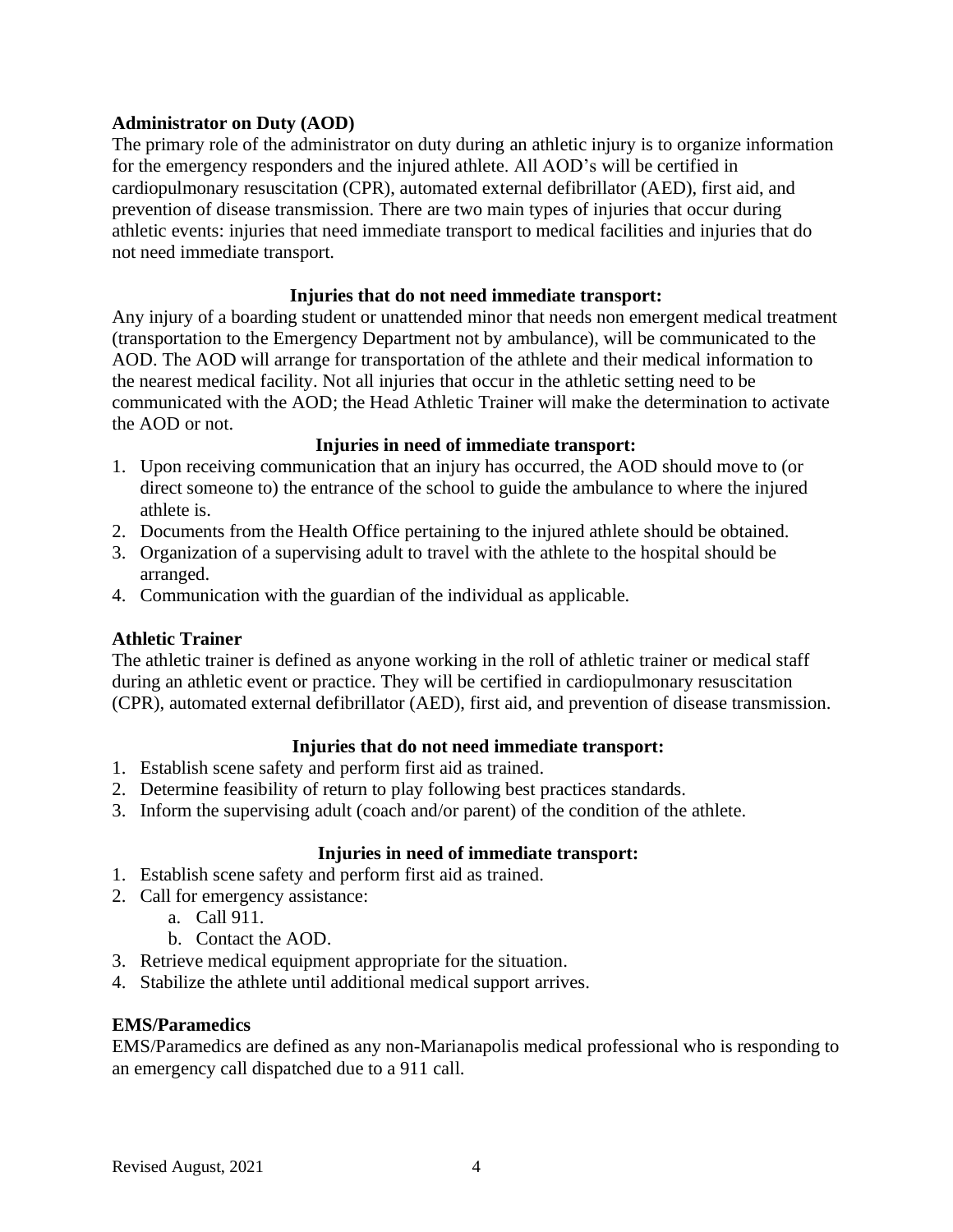## **Injuries that do not need immediate transport:**

As this medical group is dispatched due to a 911 call, they will not be on scene for this situation. If the situation changes, and a need for transportation in warranted, please follow the below protocol.

# **Injuries in need of immediate transport:**

- 1. Meet the AOD or their representative at the entrance of the school.
- 2. After ensuring scene safety, perform treatment as trained.
- 3. Prepare individual for transport.
- 4. Collect medical records on athlete from the AOD.
- 5. Transport individual to appropriate medical facility.

# Emergency Communications

# **Emergency Contact List**

# **EMS: 911 from all on campus phones or cell phone**

Head Athletic Trainer – 508-685-6459 Athletic Training Room – 860-923-9565 x 287 or 860-326-2155 Administrator on Duty (AOD) – 860-208-3777 Health Office – 860-923-9565 x 228 Athletic Director – 860-377-4700 Ambulance – 911 (non-emergency – 860-774-7555) Fire department  $-911$  (non-emergency  $-860-774-7555$ ) Police – 911 (non-emergency 860-779-4900)

When communicating with emergency medical professionals, please be very concise and fact based. Please provide the following information when prompted:

- Name, address, telephone number of the caller
- Nature of emergency (medical or non-medical)
- Number of athletes
- Condition of athlete $(s)$
- First aid treatment initiated by the first responders
- Specific directions as needed to locate the emergency scene
- Other information requested by the dispatcher

Please do not hang up the phone until the dispatcher instructs you to.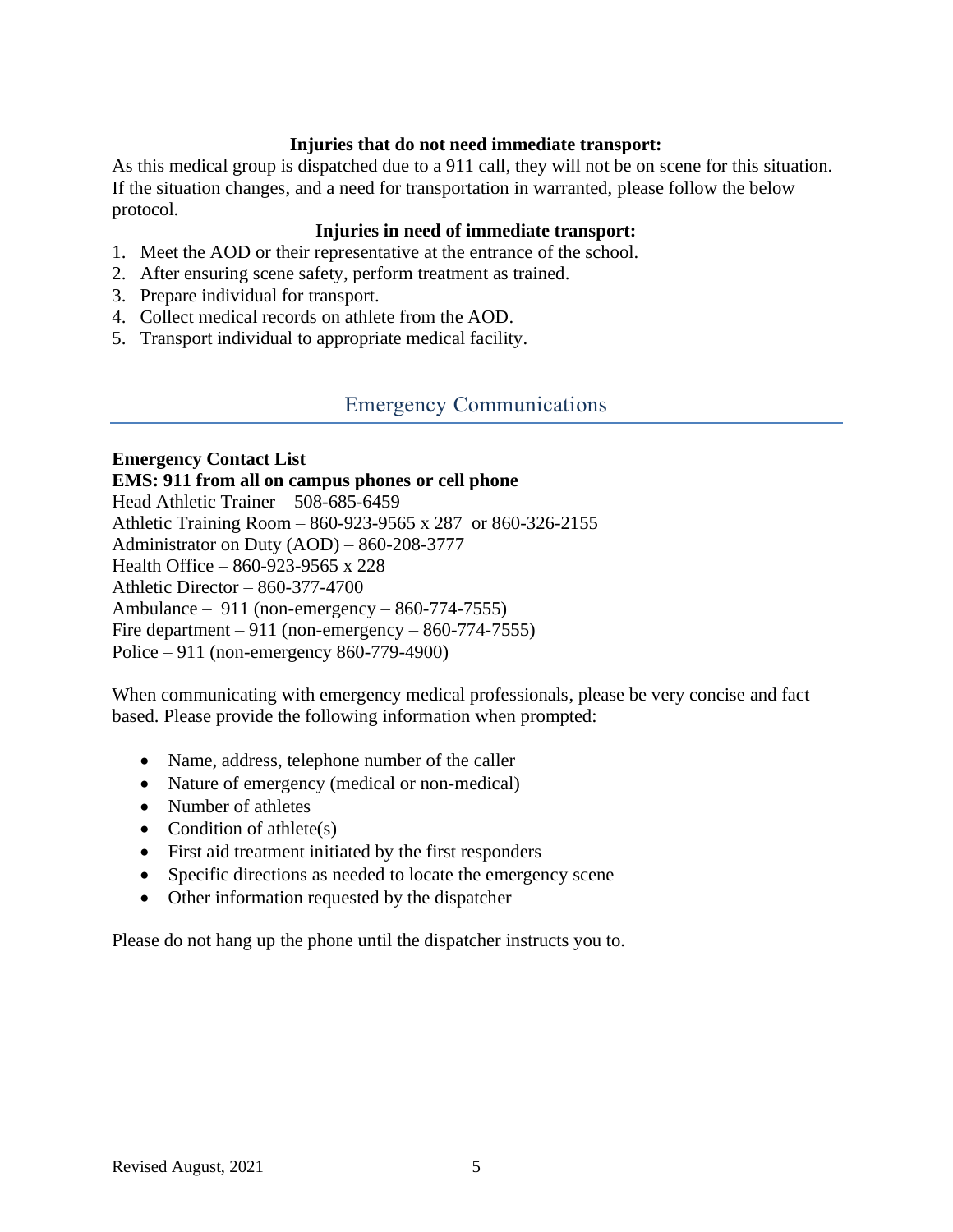# Venue Specific Protocols

# **On Campus**

| Field 1, Tennis     |                                                                                    |
|---------------------|------------------------------------------------------------------------------------|
| Direction on campus | At the stop sign, procede straight, Field 1 in on the left, the tennis court is on |
|                     | the right.                                                                         |
| Pickup location     | Emergency vehicles can travel on playing surfaces as needed.                       |
| Emergency equipment | First aid kit – Traveling with the Athletic Trainer                                |
|                     | AED – Traveling with the Athletic Trainer                                          |
| Lightning           | Field $1 -$ Main Academic Building                                                 |
|                     | Tennis courts – St. John's Hall                                                    |
| <b>Notes</b>        | None                                                                               |

#### Field 2, 3a/b(xc3), Baseball, Softball

| Direction on campus | At the stop sign, turn right. Field 2 will be on your left followed by the   |
|---------------------|------------------------------------------------------------------------------|
|                     | softball field. The road will curve to the left over a speed bump which will |
|                     | bring you to field 3 a/b and baseball.                                       |
| Pickup location     | Emergency vehicles can travel on playing surfaces as needed.                 |
| Emergency equipment | First aid kit – Traveling with the Athletic Trainer                          |
|                     | AED – Traveling with the Athletic Trainer                                    |
| Lightning           | Field 2, softball – St. John's Hall or St. Albert's                          |
|                     | $3$ a/b, baseball – White House or personal vehicles                         |
| <b>Notes</b>        | None                                                                         |

# XC Course

| Direction on campus | <b>Extraction points:</b>                                                           |
|---------------------|-------------------------------------------------------------------------------------|
|                     | $XC$ 3 – At the stop sign turn right, follow the road, staying left at the fork     |
|                     | near a stone house. Continue along this road as it turns into the woods.            |
|                     |                                                                                     |
|                     | $XC$ Water Tower – At the stop sign stay straight, at the fork in the road, stay    |
|                     | right. As the stone water tower becomes visable on the left there will be a turn    |
|                     | into the woods on the right.                                                        |
|                     |                                                                                     |
|                     | $XC$ Finishline – At the stop sign, proceed straight, at the fork in the road, stay |
|                     | to the right. Follow this road around the water tower. The finish line will be      |
|                     | directly in front of you.                                                           |
| Pickup location     | Per above directions, emergency vehicles can travel on playing surfaces as          |
|                     | needed.                                                                             |
| Emergency equipment | First aid kit – Traveling with the Athletic Trainer                                 |
|                     | AED – Traveling with the Athletic Trainer                                           |
| Lightning           | Nearest building                                                                    |
| <b>Notes</b>        | These three locations are ideal extraction points for injuries on the trail. If the |
|                     | patient is unable to be moved to these locations, the extraction points will be     |
|                     | the best way to enter the trails with emergency vehicles. All trails, although      |
|                     | not ideal, are wide enough for emergency vehicle travel.                            |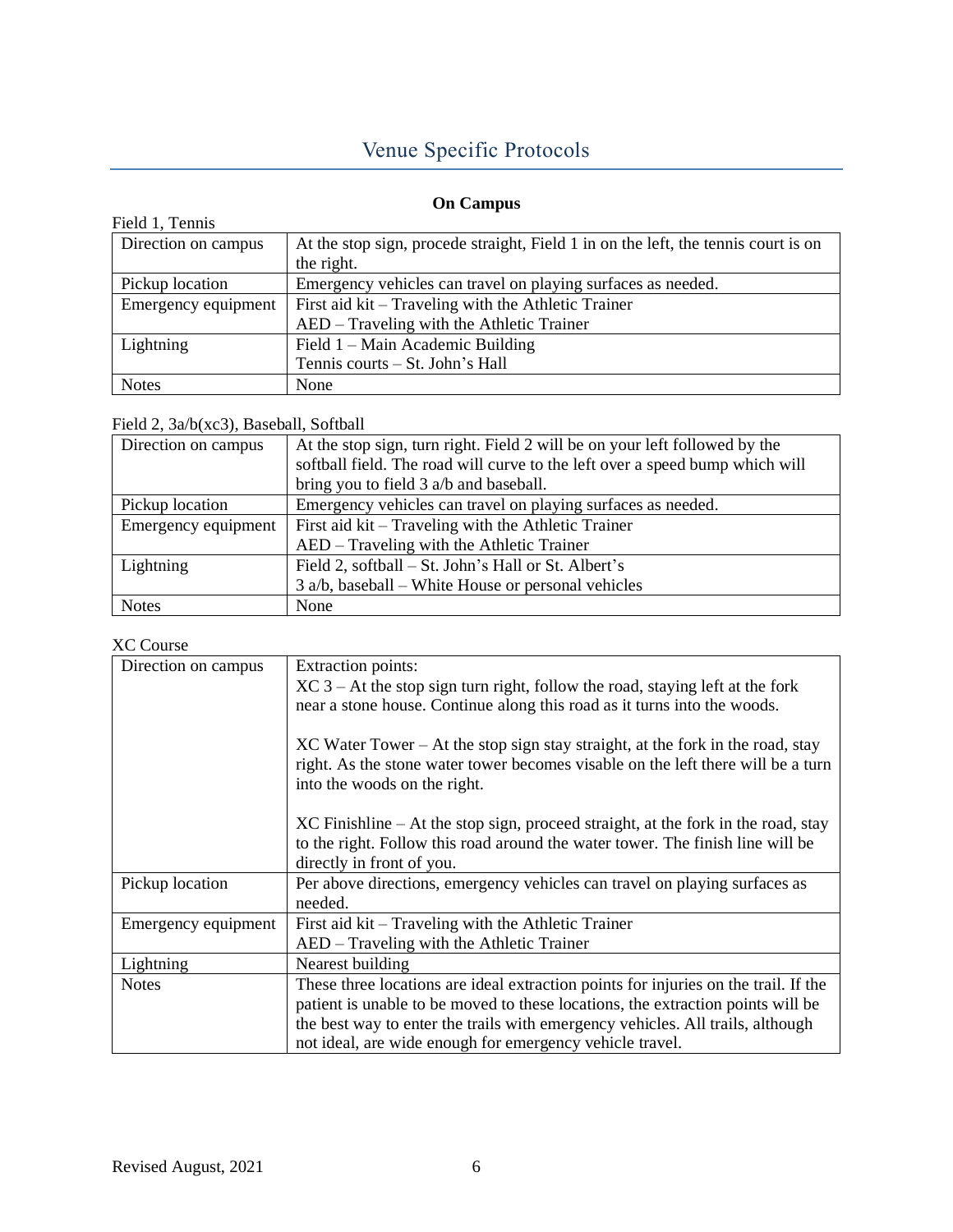#### Athletic Complex

| Direction on campus | At the stop sign, proceed straight. At the fork in the road, stay to the right. |
|---------------------|---------------------------------------------------------------------------------|
|                     | Follow this road around the water tower. The Athletic Complex will be in        |
|                     | front of you.                                                                   |
| Pickup location     | Back door by the handicap spaces. Also the location of the elevator.            |
| Emergency equipment | First aid kit – Athletic Training Room                                          |
|                     | AED-Athletic Training Room                                                      |
|                     | AED – Next to the men's bathroom on the second floor                            |
| Lightning           | N/A                                                                             |
| <b>Notes</b>        | None                                                                            |

## Gustavson Track and Field

| Direction on campus | At the stop sign, proceed straight. At the fork in the road, stay to the right.<br>Follow this road around the water tower. When you see the Athletic |
|---------------------|-------------------------------------------------------------------------------------------------------------------------------------------------------|
|                     | Complex, bear right. The field is to the left down the hill.                                                                                          |
| Pickup location     | Northern or southern gates depending on needs.                                                                                                        |
| Emergency equipment | First aid kit – Traveling with the Athletic Trainer                                                                                                   |
|                     | AED – Traveling with the Athletic Trainer                                                                                                             |
| Lightning           | Athletic Complex, personal vehicles                                                                                                                   |
| <b>Notes</b>        | Emergency vehicles cannot travel on the track or turf.                                                                                                |
|                     | This may also be a location for extraction during a XC meet as the course                                                                             |
|                     | travels around the field.                                                                                                                             |

# St. Joe's Gym

| Direction on campus | At the stop sign, proceed straight. At the fork in the road, stay to the right. |
|---------------------|---------------------------------------------------------------------------------|
|                     | Follow this road around the water tower. When you see the Athletic              |
|                     | Complex, bear right. The gym will be on your right.                             |
| Pickup location     | Large white doors in the center of the building.                                |
| Emergency equipment | First aid kit – Next to door                                                    |
|                     | $AED - None$                                                                    |
| Lightning           | N/A                                                                             |
| <b>Notes</b>        | None                                                                            |

# **Off Campus Venues**

| West Thompson Lake $-$ Crew |                                                                        |  |
|-----------------------------|------------------------------------------------------------------------|--|
| Address                     | 449 Reardon Rd., North Grosvenordale, CT 06255                         |  |
| Pickup location             | The boat launch is located on the east bank on the West Thompson Lake. |  |
| Emergency equipment         | First aid kit – School van                                             |  |
|                             | $AED - None$                                                           |  |
| Lightning                   | Personal vehicles                                                      |  |
| <b>Notes</b>                | Life jackets are located in the chase boat.                            |  |

# Deary's Gymnastics – Gymnastics

| Address         | 31 Commerce Ave., Danielson, CT 06239                   |
|-----------------|---------------------------------------------------------|
| Pickup location | As needed                                               |
|                 | Emergency equipment $\vert$ First aid kit – Main Office |
|                 | $AED - Wall$ of tumbling area $-$ near entry way        |
| Lightning       | N/A                                                     |
| <b>Notes</b>    | This is a private location with their own EAP.          |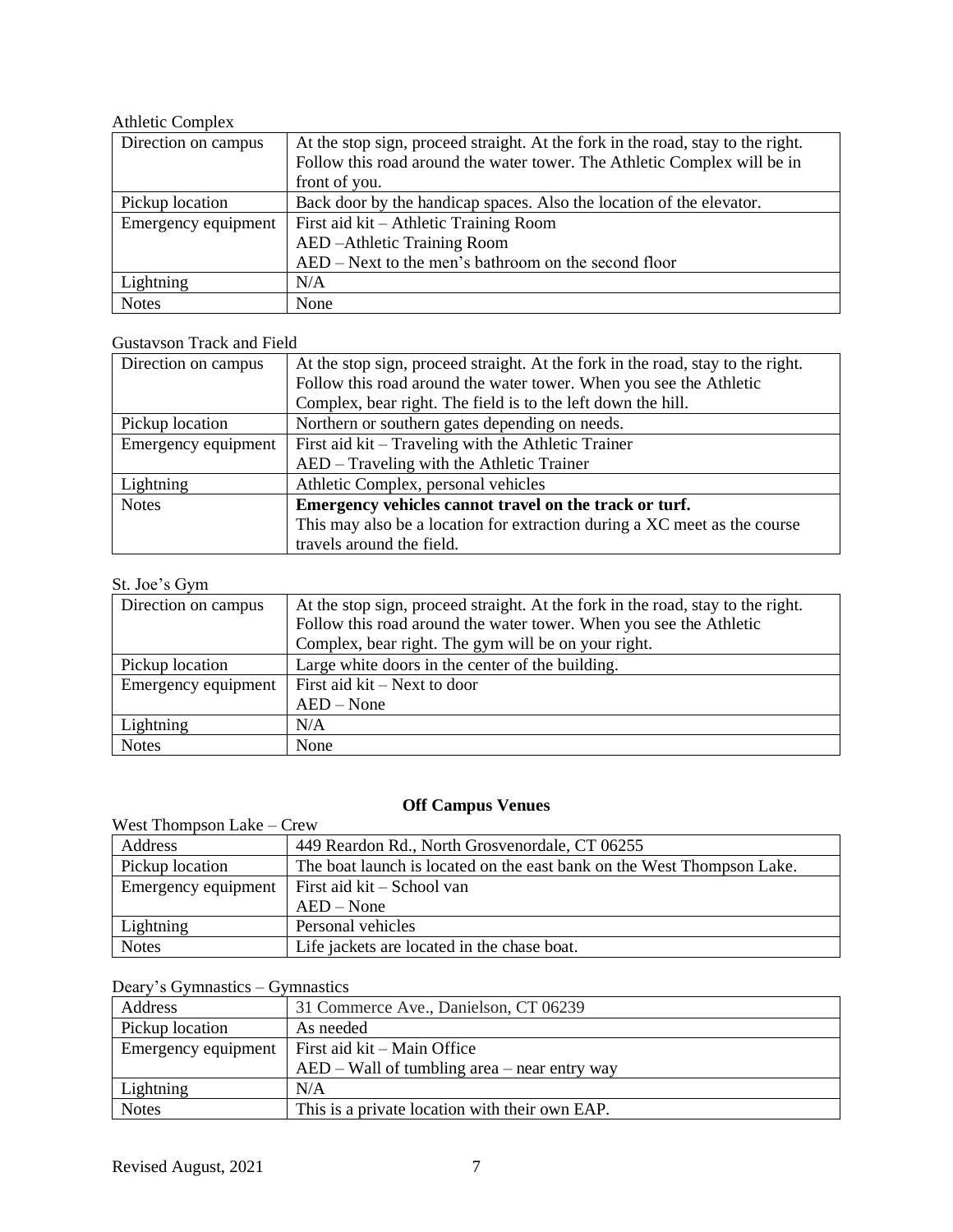| WOODSLOCK $ACIES = LUUESU1dH$ |                                                |
|-------------------------------|------------------------------------------------|
| Address                       | 353 Rocky Hill Rd., Woodstock, CT 06281        |
| Pickup location               | As needed                                      |
| Emergency equipment           | First aid $kit - Main$ office next to stalls   |
|                               | $AED - None$                                   |
| Lightning                     | Barn                                           |
| <b>Notes</b>                  | This is a private location with their own EAP. |

# Woodstock Acres – Equestrian

# Putnam YMCA – Swimming

| Address             | 9 Technology Park Drive, Putnam CT 06260       |
|---------------------|------------------------------------------------|
| Pickup location     | As needed                                      |
| Emergency equipment | First aid kit – Lifeguard station              |
|                     | $AED - Lifeguard station$                      |
|                     | Spineboard – Lifeguard station                 |
| Lightning           | N/A                                            |
| <b>Notes</b>        | This is a private location with their own EAP. |

# Killingly Gym – Multi-Sport Use

| Address             | 79 Westfield Ave., Killingly, CT 06239                                       |
|---------------------|------------------------------------------------------------------------------|
| Pickup location     | Southern door $-$ goes directly outside.                                     |
| Emergency equipment | First aid kit – Traveling with team- Key to the door is attached to the bag. |
|                     | AED – Nurses office and down the hallway behind the door.                    |
| Lightning           | N/A                                                                          |
| <b>Notes</b>        | When contacting EMS, please refer to it as the "Old Killingly Gym."          |

# Connecticut National Golf Course

| Address             | 136 Chase road, Putnam CT 06260                |  |
|---------------------|------------------------------------------------|--|
| Pickup location     | As needed                                      |  |
| Emergency equipment | First aid $kit - Club$ house/ school van       |  |
|                     | $AED - None$                                   |  |
| Lightning           | Club house                                     |  |
| <b>Notes</b>        | This is a private location with their own EAP. |  |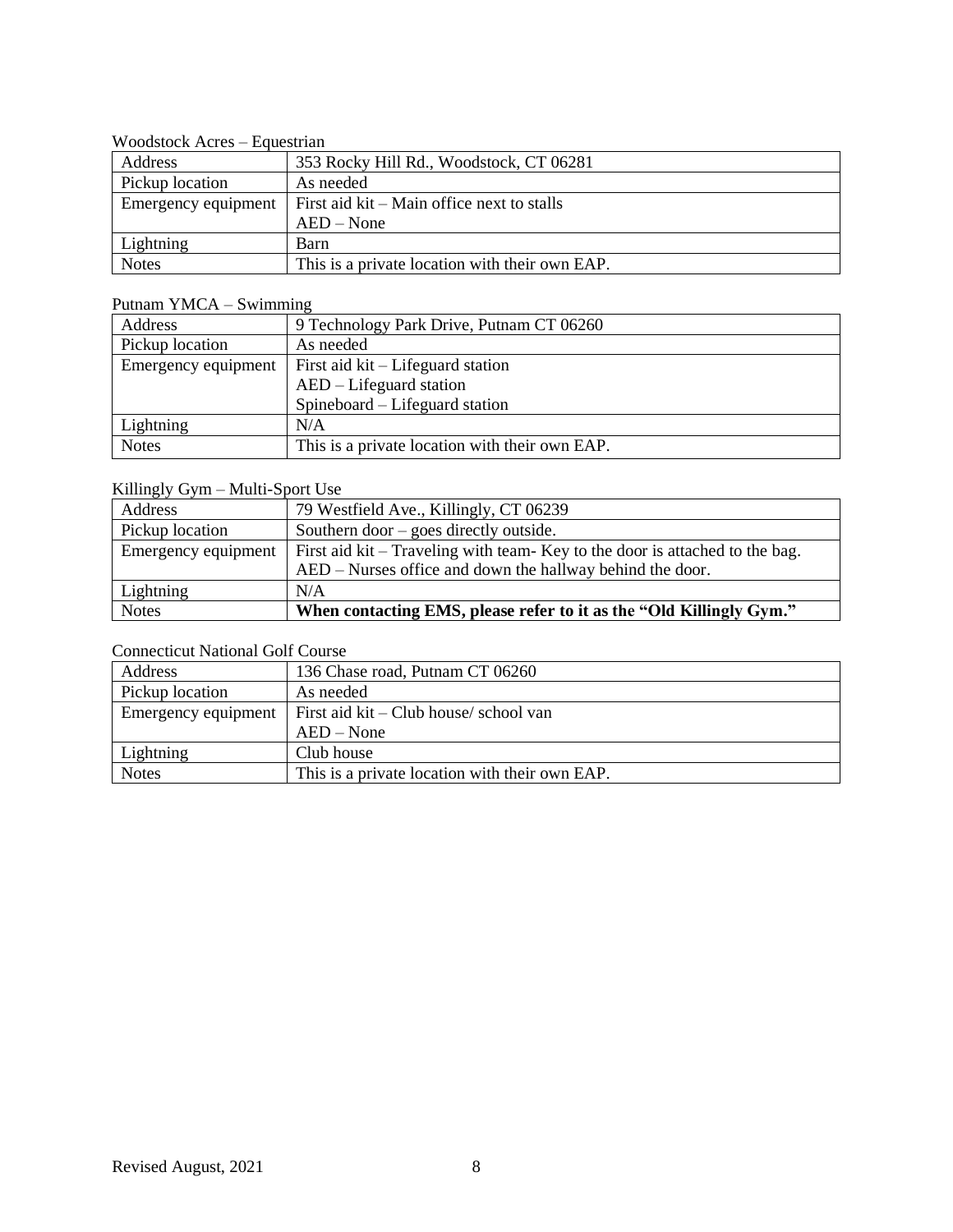# On Campus Ambulance Route

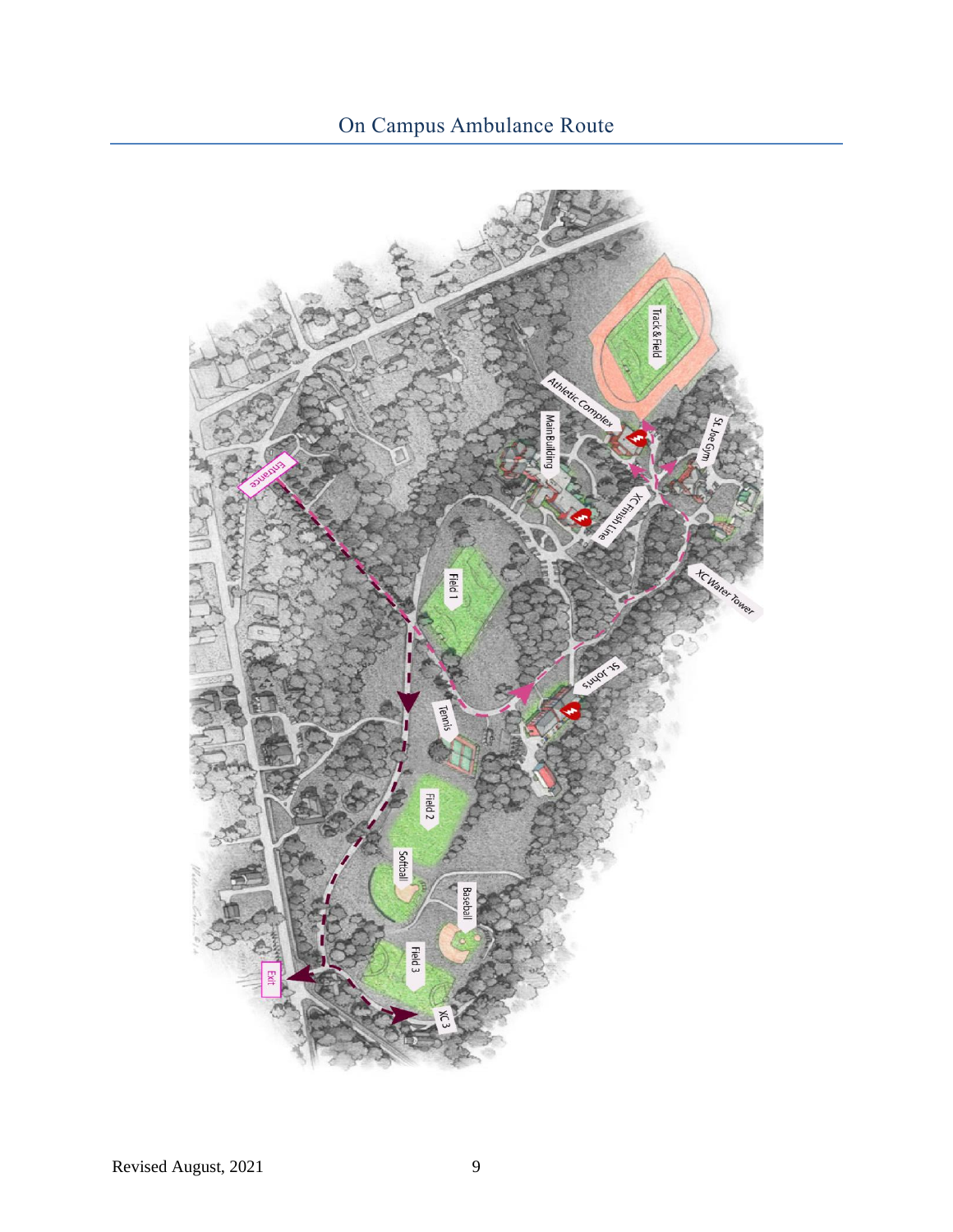# Conclusion

The importance of being properly prepared when athletic emergencies arise cannot be stressed enough. An athlete's survival may hinge on the training and preparation of athletic healthcare providers. It is prudent to invest athletic department "ownership" in the Emergency Action Plan by involving the athletic administration and coaches as well as sports medicine personnel. The Emergency Action Plan should be reviewed at least once a year with all athletic personnel and local emergency response teams.

Approved by:

|                              | Date: |  |
|------------------------------|-------|--|
| <b>Head Athletic Trainer</b> |       |  |

\_\_\_\_\_\_\_\_\_\_\_\_\_\_\_\_\_\_\_\_\_\_\_\_\_\_\_\_\_\_\_\_\_\_\_\_Date: \_\_\_\_\_\_\_\_\_\_\_\_\_\_\_\_\_\_\_

Athletic Director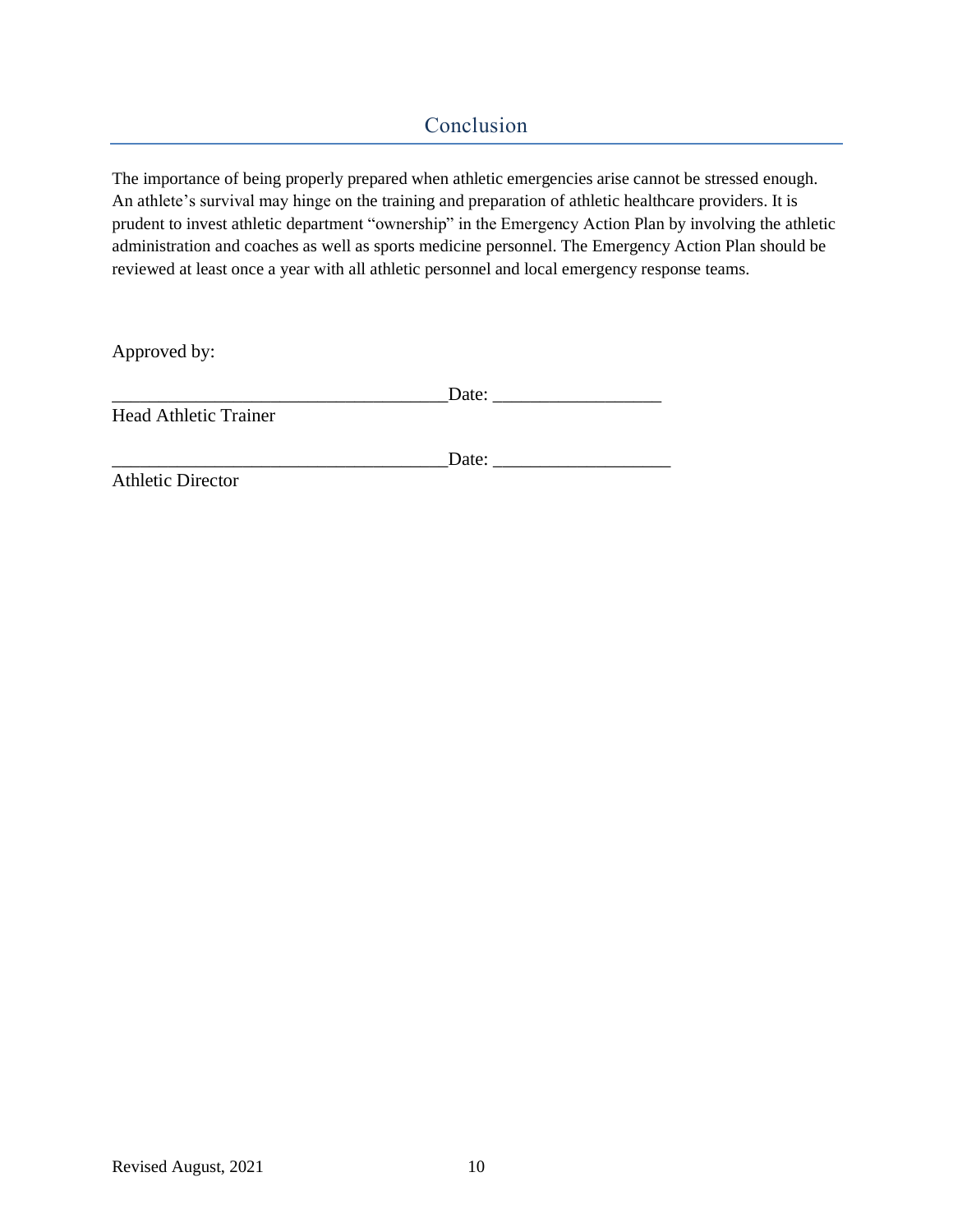# Appendix 1 - Situational Protocols

# **Concussion**

- Each year all faculty members/coaches are trained in the recognition and specific protocols associated with concussions.
- When a student is suspected of having a concussion, the supervising adult is to contact the Head Athletic Trainer as soon as possible and await further instructions. If the Head Athletic Trainer (or his designee) is unavailable, they are to contact the AOD.

# **Concussion Return to Play Protocol:**

Upon the completion of the computerized evaluation and complete return to academics, the following process will be completed before return to play:

- Completely asymptomatic for 24-48 hours.
- 10-minute low intensity cardiovascular activity.
- 20-minute low intensity cardiovascular activity.
- Half non-contact practice (drills and sport specific activities).
- Full non-contact practice.
- Full practice.
- Return to full play.

Each step will be followed with a period of being completely asymptomatic for at least 24 hours.

# Heat Guidelines

The most important components in preventing heat injury are the prevention of hypo hydration and limiting activity when temperature and humidity make it near impossible for the body to cool through the evaporation of sweat.

#### **Recommendations for Fluid Replacement**

All athletes should inform their coaches and/or athletic training staff of any pre‐existing heat illness, gastrointestinal condition and/or medical complication prior to exercising in the heat.

Athletes should begin every athletic activity well-hydrated. During exercise, the average person should drink 8‐12 fl. oz. every 20 to 30 minutes.

Urine color is an easy method to determine hydration status. Light yellow to clear urine indicates a well-hydrated athlete.

Water should be available to athletes at all times and never be withheld from exercising individuals.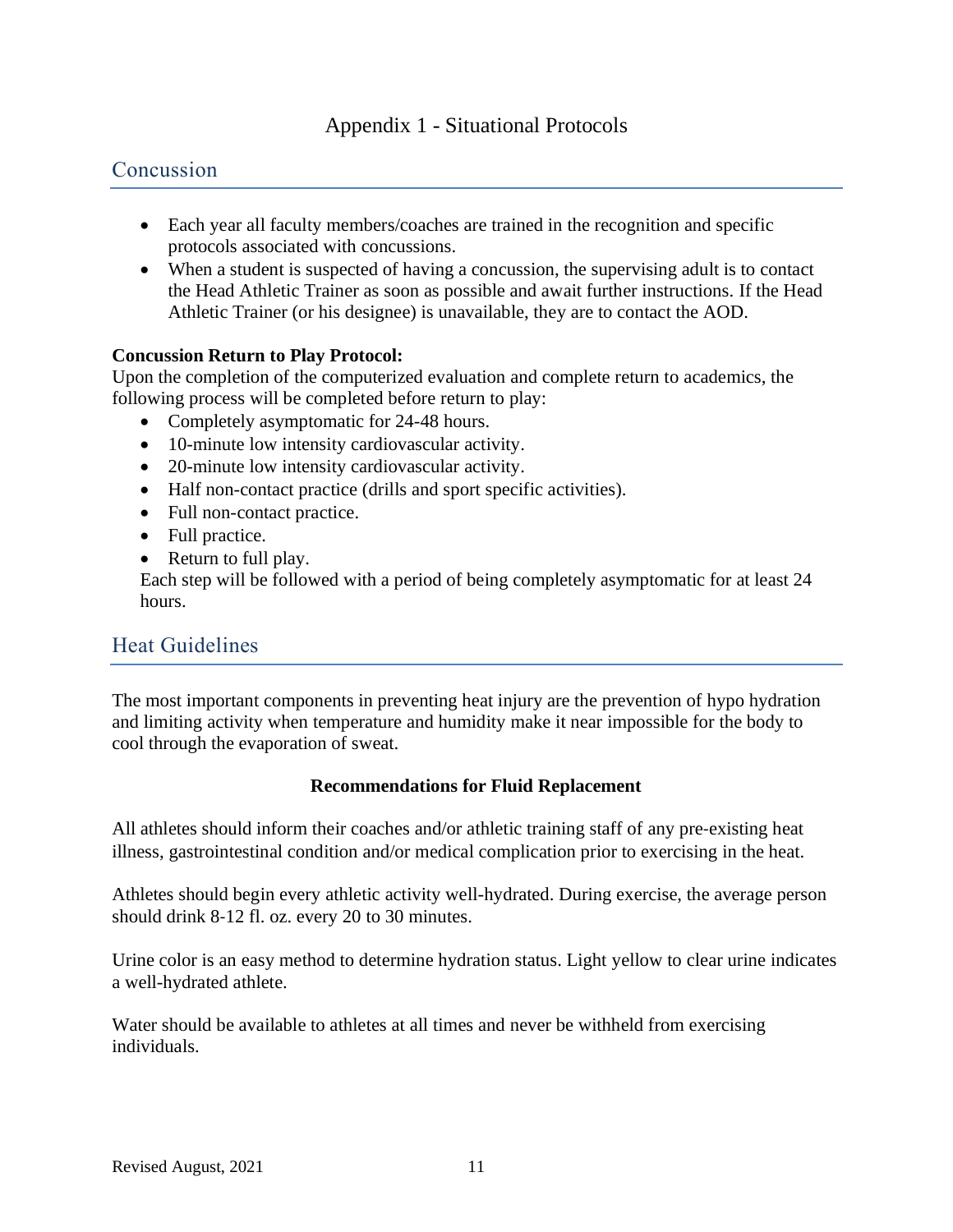# **Environmental Factors**

Ambient air temperature and humidity have a direct effect on the ability for the body to cool itself through the evaporation of sweat. When the air temperature is above 90°, and/or the relative humidity is high, the body is at a higher risk to not effectively stay cool, which may be compounded by the level of dehydration of the body's fluids.

# **Specific Heat Related Protocols**

Heat Cramp Treatment

- Stop exercise.
- Place athlete in cool shaded environment.
- Passive stretching of painful muscles.
- Remove constrictive clothing/equipment.
- Re-establish normal hydration status with high sodium containing fluid.

Heat Exhaustion Treatment

- Check temperature, if exertional heat stroke (EHS) is suspected or improvement is not seen in the first 5–10 minutes of treatment.
- Place athlete in cool shaded environment.
- Remove excess clothing and equipment.
- Cool athlete with fans, ice, towels, water dousing, and move them to a shaded/cool environment.
- Rehydrate orally with sports drink if athlete is not nauseated, vomiting, or experiencing CNS dysfunction. Evaluate for IV fluids.
- Transport to an emergency facility if recovery is not prompt and EHS has been ruled out. If symptoms persist following 10-15 minutes of treatment and EHS is suspected begin more aggressive cooling therapy.

Heat Stroke Treatment

- Call EMS immediately.
- Transport athlete to cold tubs in the athletic training room.
- Determine vital signs.
- Begin ice water immersion.
- Rehydration orally with sports drink.
- Transport after temperature has been lowered to 102 degrees.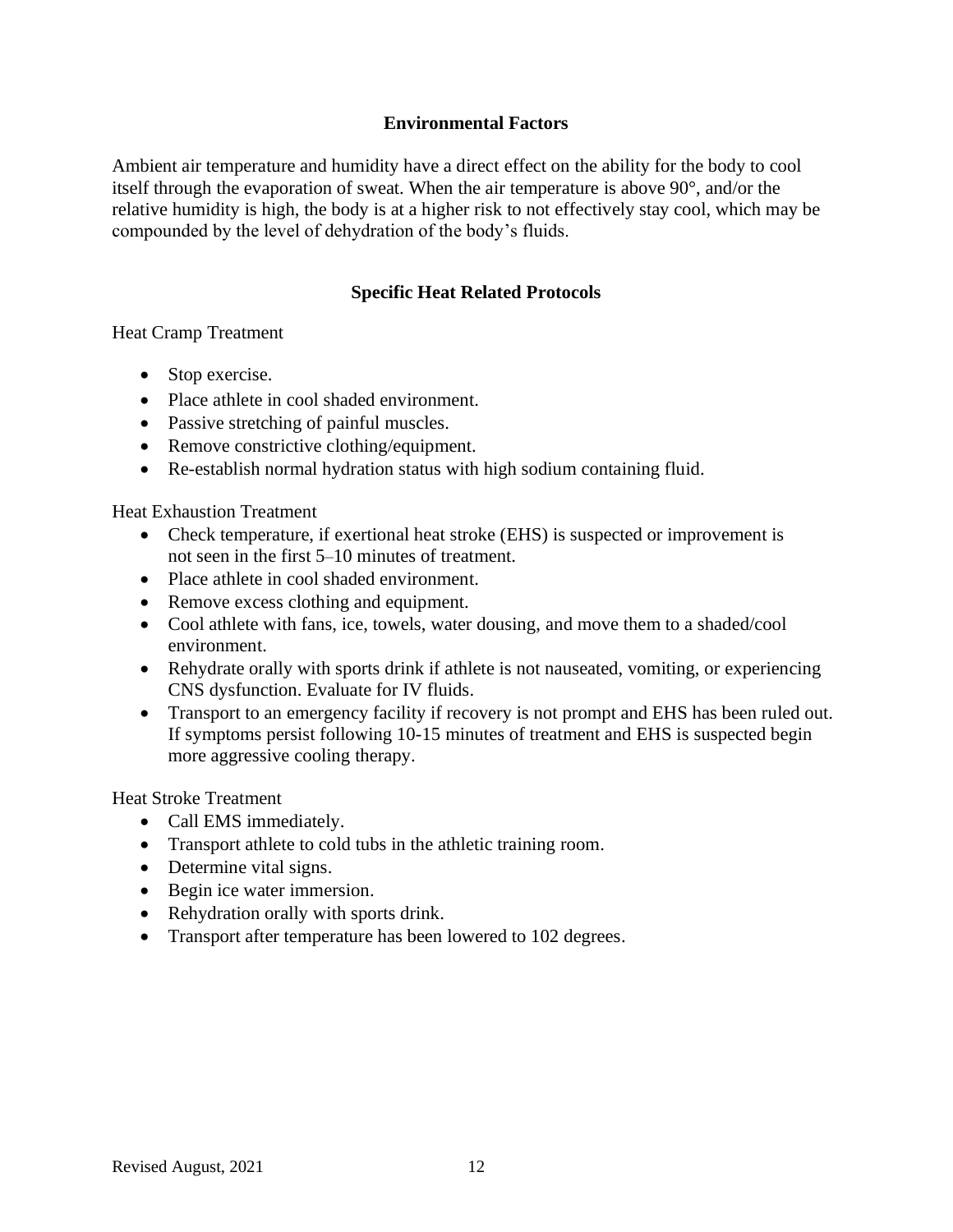# Cold Guidelines

Cold weather is defined as any temperature that can negatively affect the body's regulatory system. It is important to remember that temperatures do not have to be freezing to have this effect. Individuals engaged in sports activities in cold, wet, or windy conditions are at risk for environmental cold injuries.

## **Recommended Preventative Strategies**

The Athletic Trainer/Athletic Director will monitor temperature, wind speed, wind chill, and precipitation through the National Weather Service and will be in contact with the coaching staff if there needs to be any modification to practices or games due to weather.

In cold exposure, activity requires similar hydration to room temperature. However, the thirst reflex is not activated. Conscious efforts before and after practice to hydrate should be initiated.

# **Appropriate Clothing Guideline**

- First layers constructed of "wicking" materials such as polyester, polypropylene, silk, or wool.
- Multiple thin layers provide better insulation and greater comfort control than a single thick layer.
- Clothing should be snug fitting to prevent air exchange with the environment.
- Wear a hat if available.
- Sock and glove liners should be a synthetic material such as polyester to ensure wicking of moisture from the extremities, which are most susceptible to frostbite.
- Chemical heat packets can be used to help differ the cold.

#### **Specific Cold Related Protocols**

Hypothermia Treatment

- Remove wet clothing.
- Warm with dry insulating blankets.
- Cover the head.
- Get athlete to a warm environment.
- Provide warm beverages.
- Avoid friction, initially warming of extremities.

#### Frostnip/Frostbite Treatment

- Re-warm slowly in warm water (not hot).
- Avoid friction/rubbing tissue.

#### Chilblain Treatment

- Wash, dry area.
- Elevate.
- Cover with loose clothing/blankets.
- Avoid friction, lotion.